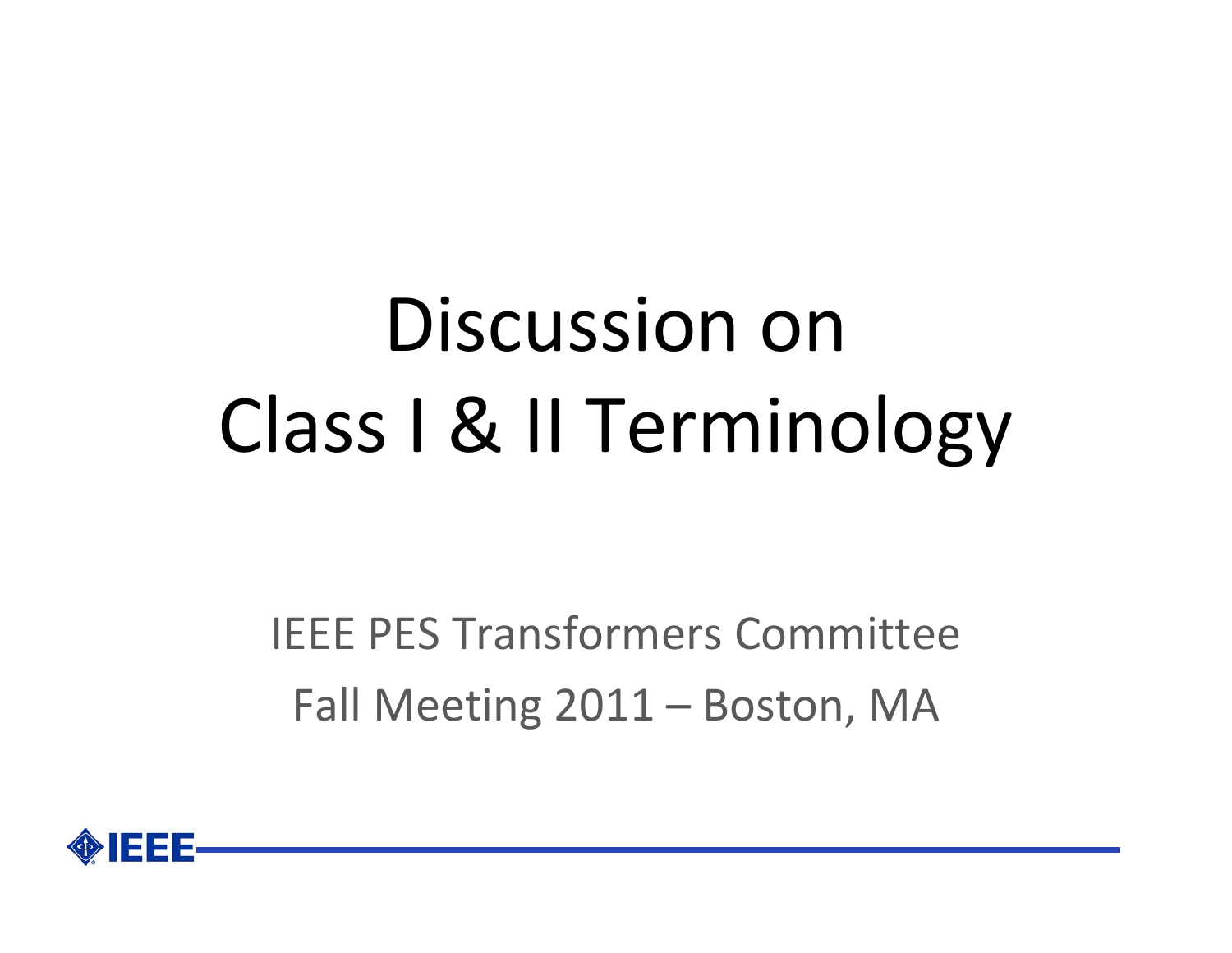#### **What is Class I & II?**

#### **C57.12.00‐2010 is the only document we have that defined these terms.**

#### **5.10 Insulation levels**

Transformers shall be designed to provide coordinated lowfrequency and impulse insulation levels on line terminals and low‐ frequency insulation levels on neutral terminals. The primary identity of <sup>a</sup> set of coordinated levels shall be its *maximum system voltage* and basic lightning impulse insulation level (BIL). BIL will be selected dependent on the degree of exposure of the transformer and characteristics of the overvoltage protection system.

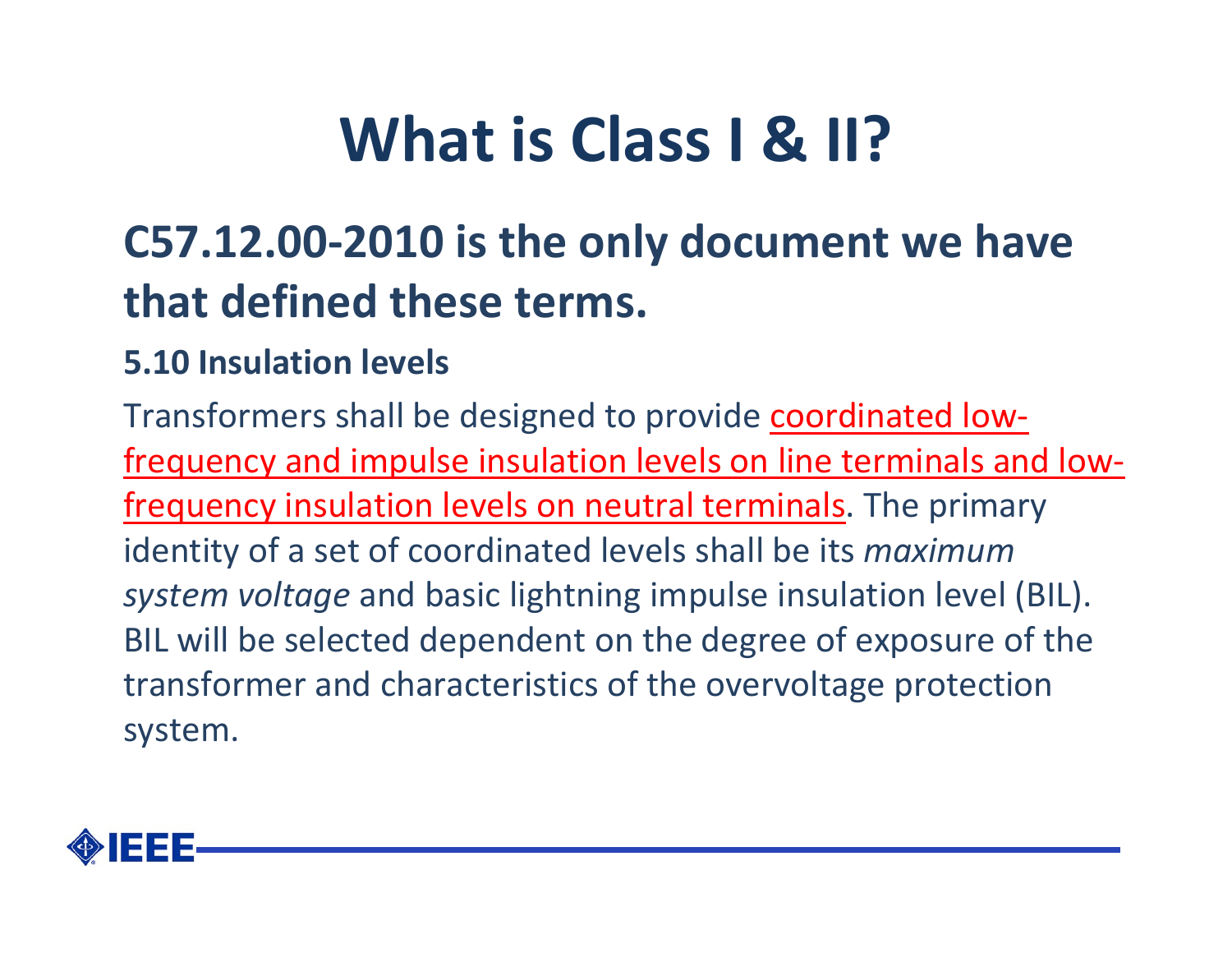### **What is Class I & II?**

- The system voltage and the type of transformer may also influence insulation levels and test procedures.
- Therefore, **power transformers** are separated into two different classes as follows:
- **a)Class I** power transformers shall include power transformers with **high‐voltage windings of 69 kV and below.**
- **b)Class II** power transformers shall include power transformers with **high‐voltage windings from 115 kV through 765 kV.**

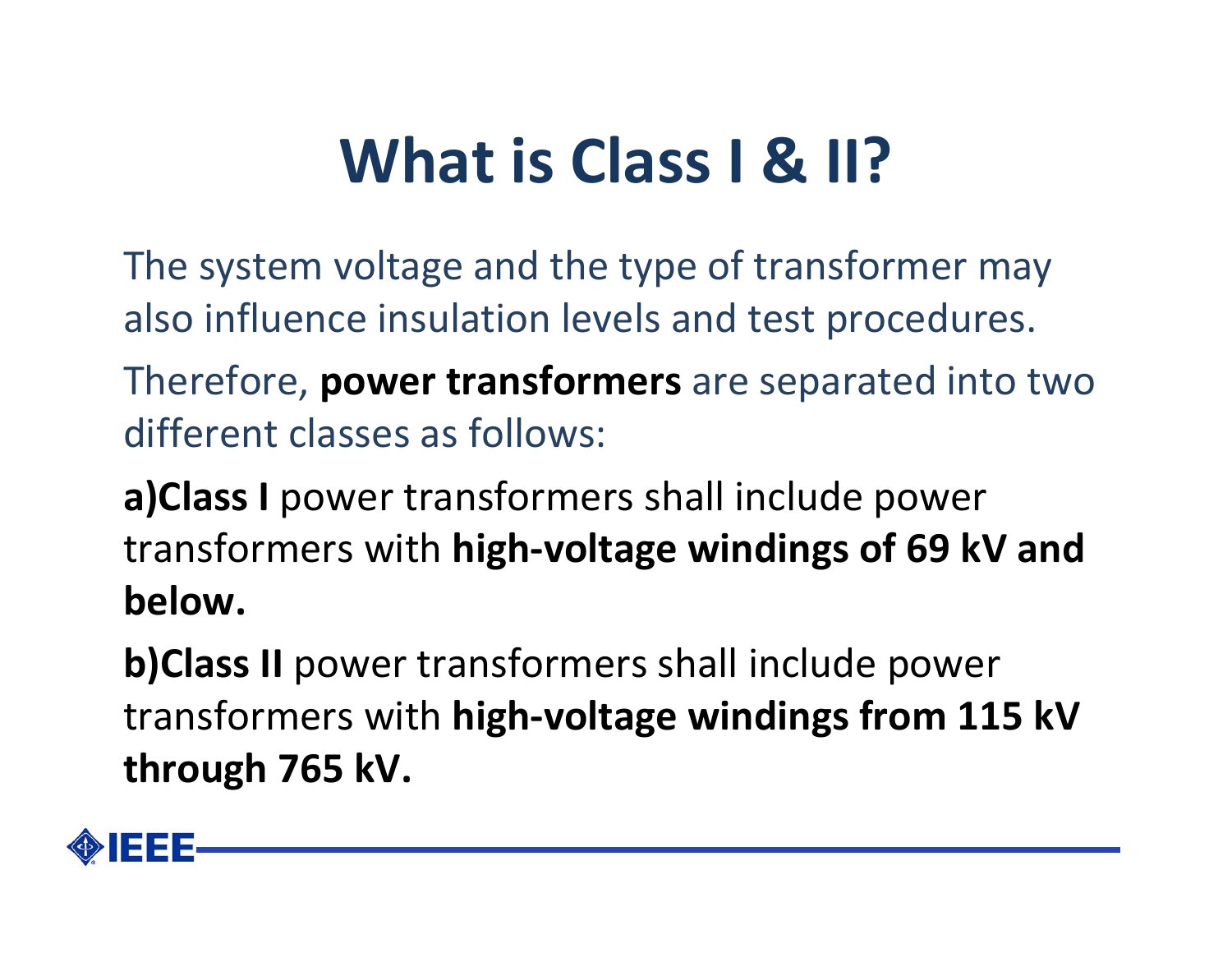# **Why?**

• The use of Class I & II terminology in the past served to distinguish the different needs of insulation levels between smaller and larger power transformers due to different low frequency and impulse test levels and the neutral terminal insulation level based on the degree of exposure of the transformer and characteristics of the overvoltage protection system.

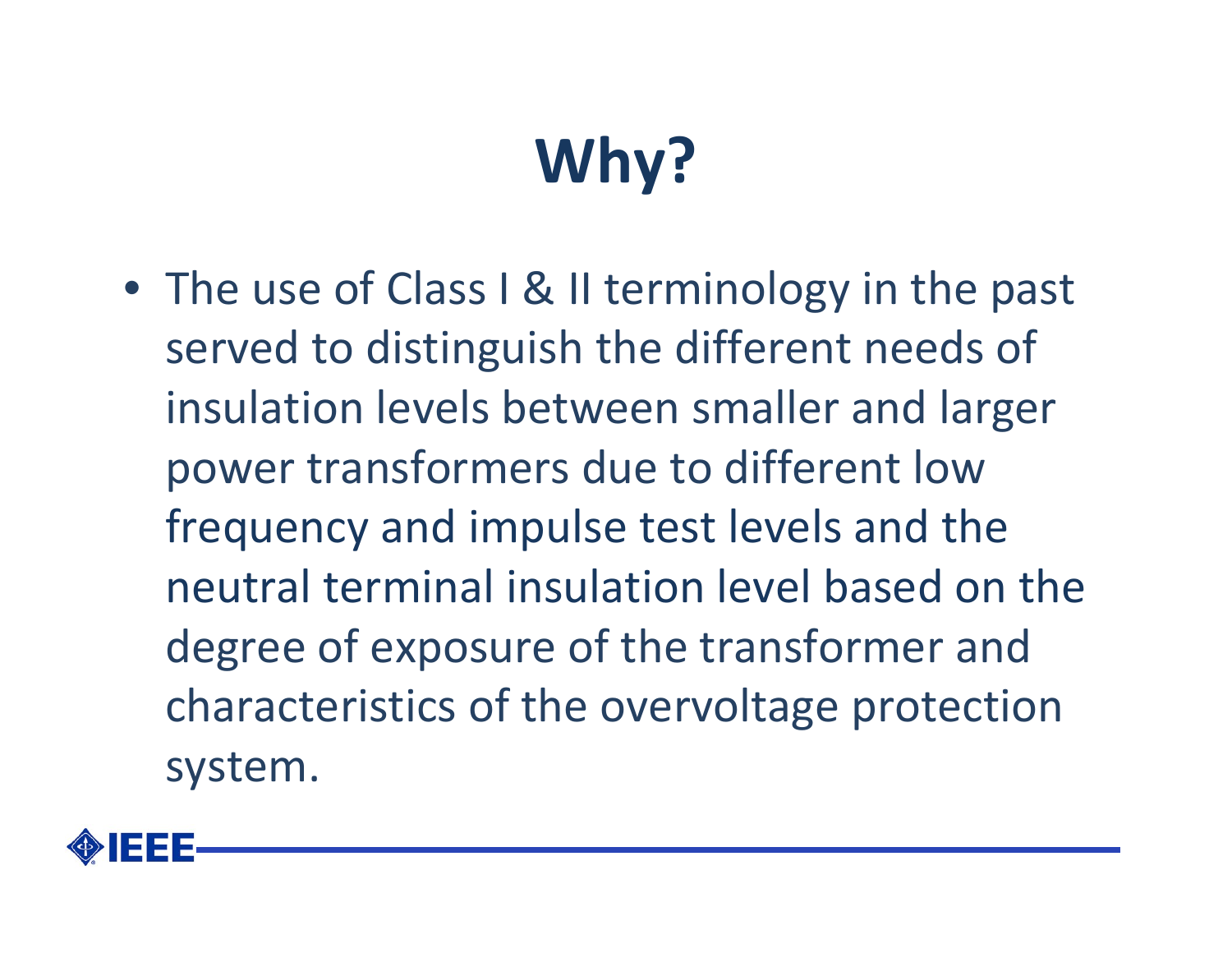## **Why this discussion??**

- With the new standards there is <sup>a</sup> diminished need for these distinctions
	- C57.12.10 (power transformers) covers 833 kVA and above single‐phase, 750 kVA and above three‐phase.
	- C57.12.36 (distribution substation transformers) covers distribution application up to 10MVA, 69kV
- Class I **Power** and **Distribution** requirements are grouped together
- Confusions for power transformers test requirements (e.g. low frequency test requirements – induced voltage test w/ PD measurements)

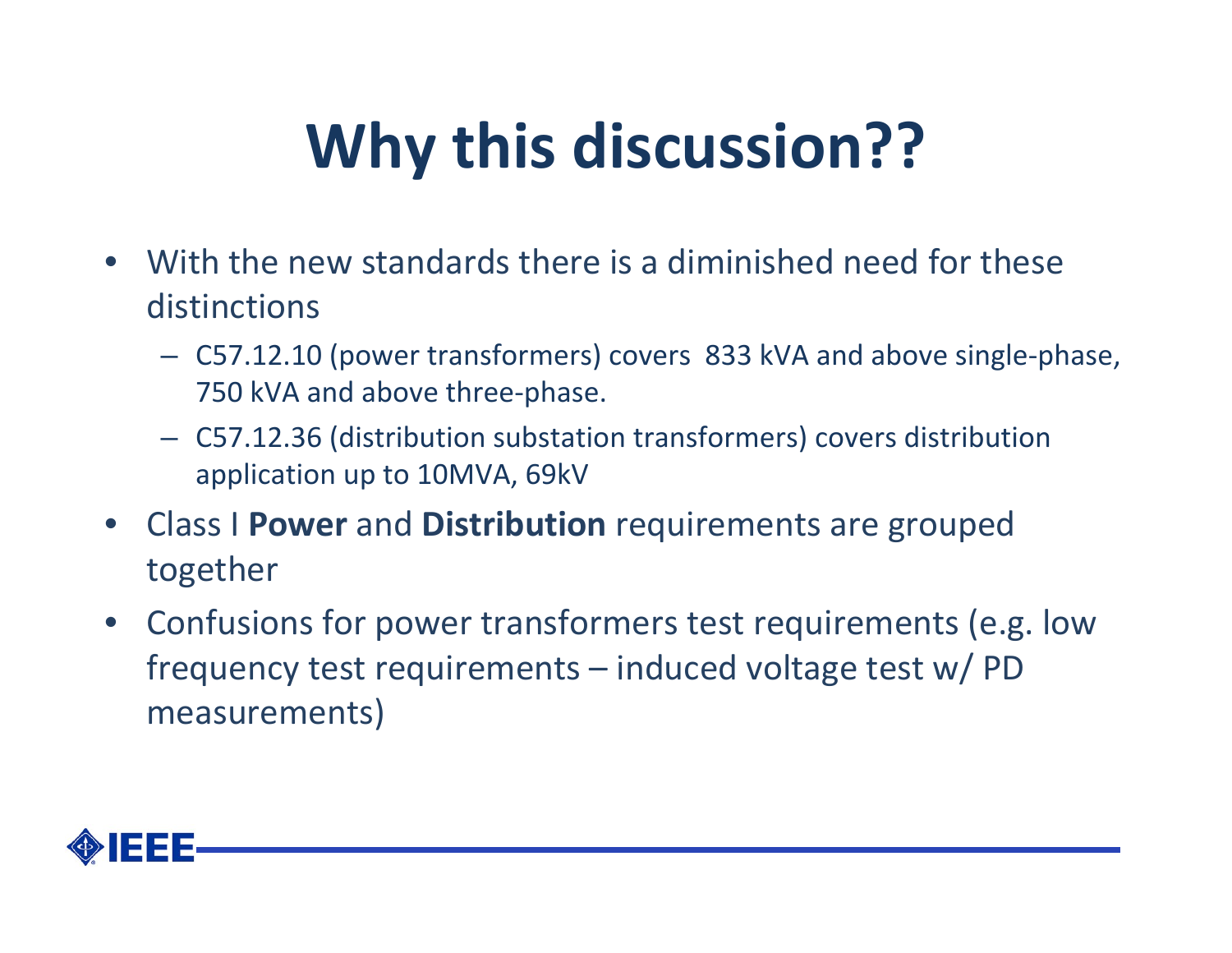#### **Background & Relevant Considerations**

- $\bullet$ Definition of "distribution" and "power" (C57.12.80)
- 3.105 **distribution transformer**: A transformer for transferring electrical energy from <sup>a</sup> **primary** distribution **circuit** to <sup>a</sup> secondary distribution circuit or **consumer's service circuit**. *See also:* power transformer.
- 3.327 **power transformer**: A transformer that transfers electric energy in any part of the circuit between the **generator** and the distribution **primary circuits**. *See also:* distribution transformer.
- $\bullet$  Differentiating low frequency and impulse test levels and the neutral terminal insulation level based on the degree of exposure of the transformer and characteristics of the overvoltage protection system.
- •There are xfmrs between 69kV and 115kV
- •Traditional "distribution" xfmrs are being applied for "power" applications

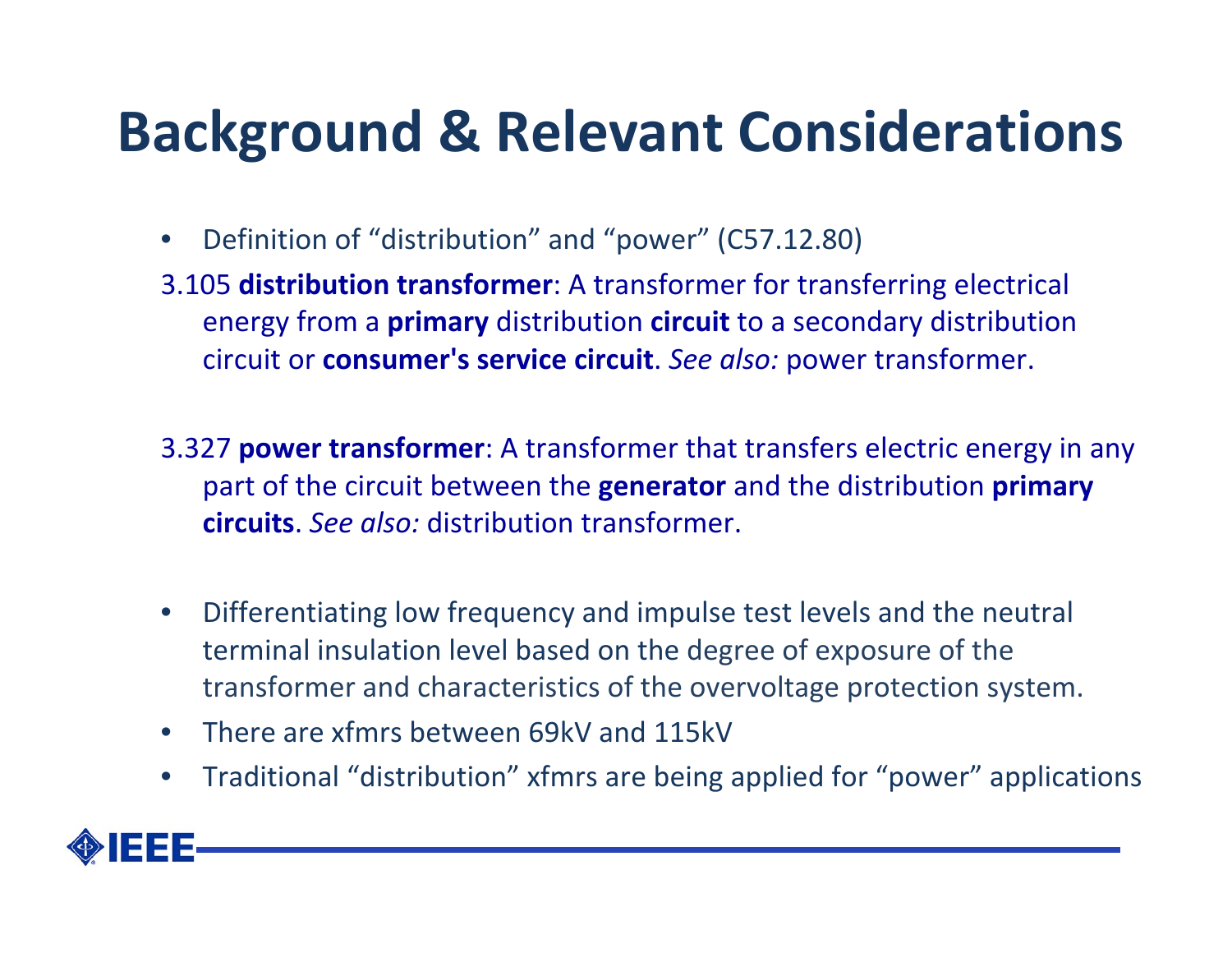### **Additional Considerations**

- • Additional requirements for Class II power transformers
	- Control/aux losses measured and recorded
	- Chopped wave min. time to flashover (2.0µ sec minimum for power transformers)
	- Induced voltage tests: Class I – 2.0 <sup>x</sup> nominal voltage

Class II –1.8 <sup>x</sup> enhanced level for 7200 cycles, 1.58 <sup>x</sup> one hour and

- Zero‐phase sequence impedance voltage and load loss on the rated tap connection
- Dissolved gas in oil analysis
- Winding and core insulation resistance
- Insulation power factor and capacitance
- Low‐frequency test on auxiliary devices and control and current transformer circuits
- Lightning impulse test

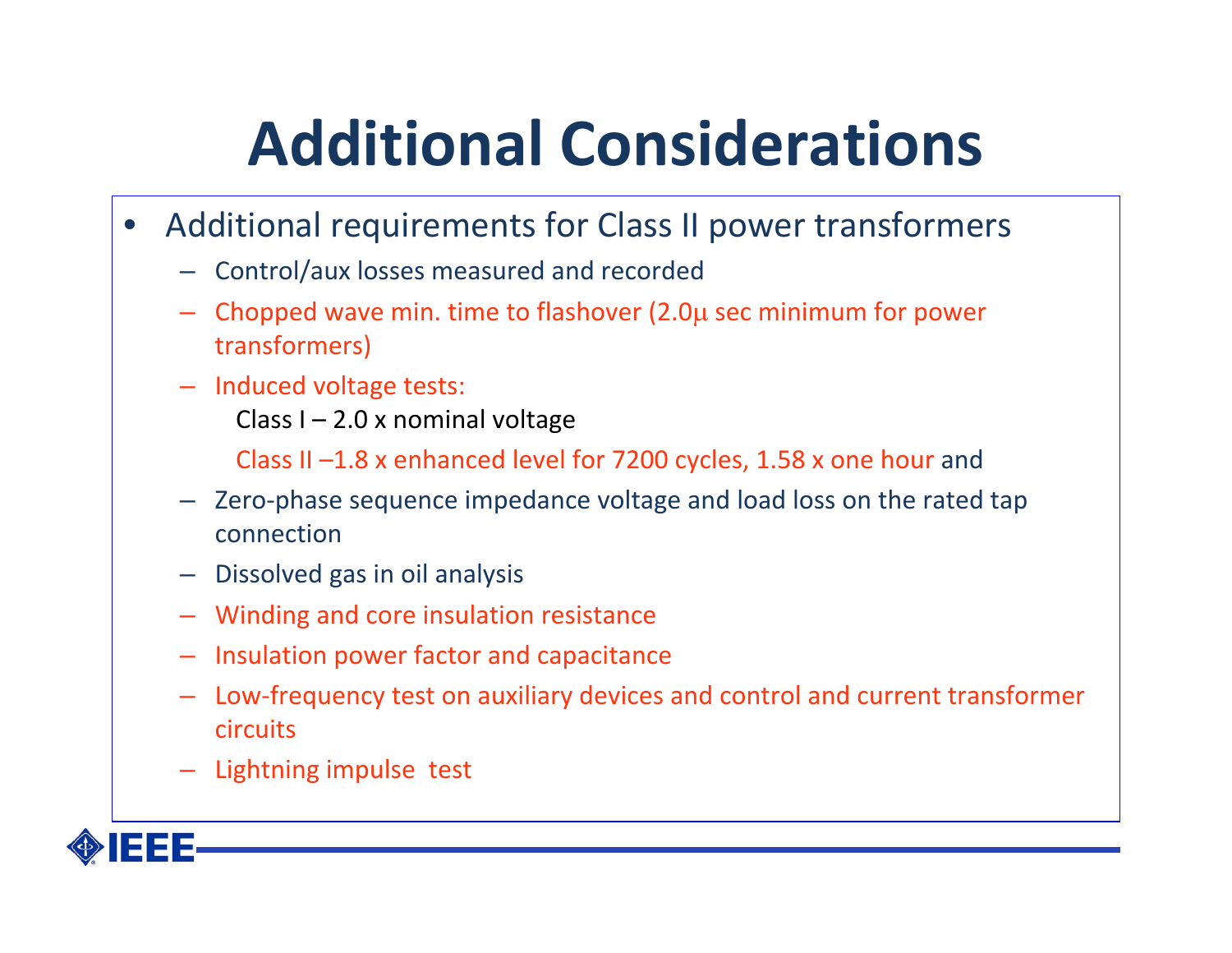#### **Impacted Standards**

- If the terminology of Class I and Class II is eliminated, the following portions of the standards will be impacted
- C57.12.00
	- Clause 5.9, 5.10
	- Tables 4, 5, 6, 18
- C57.12.90
	- Clause 10.1, 10.5, 10.7, 10.8,
	- Tables 2 (may be moved to PC57.152)